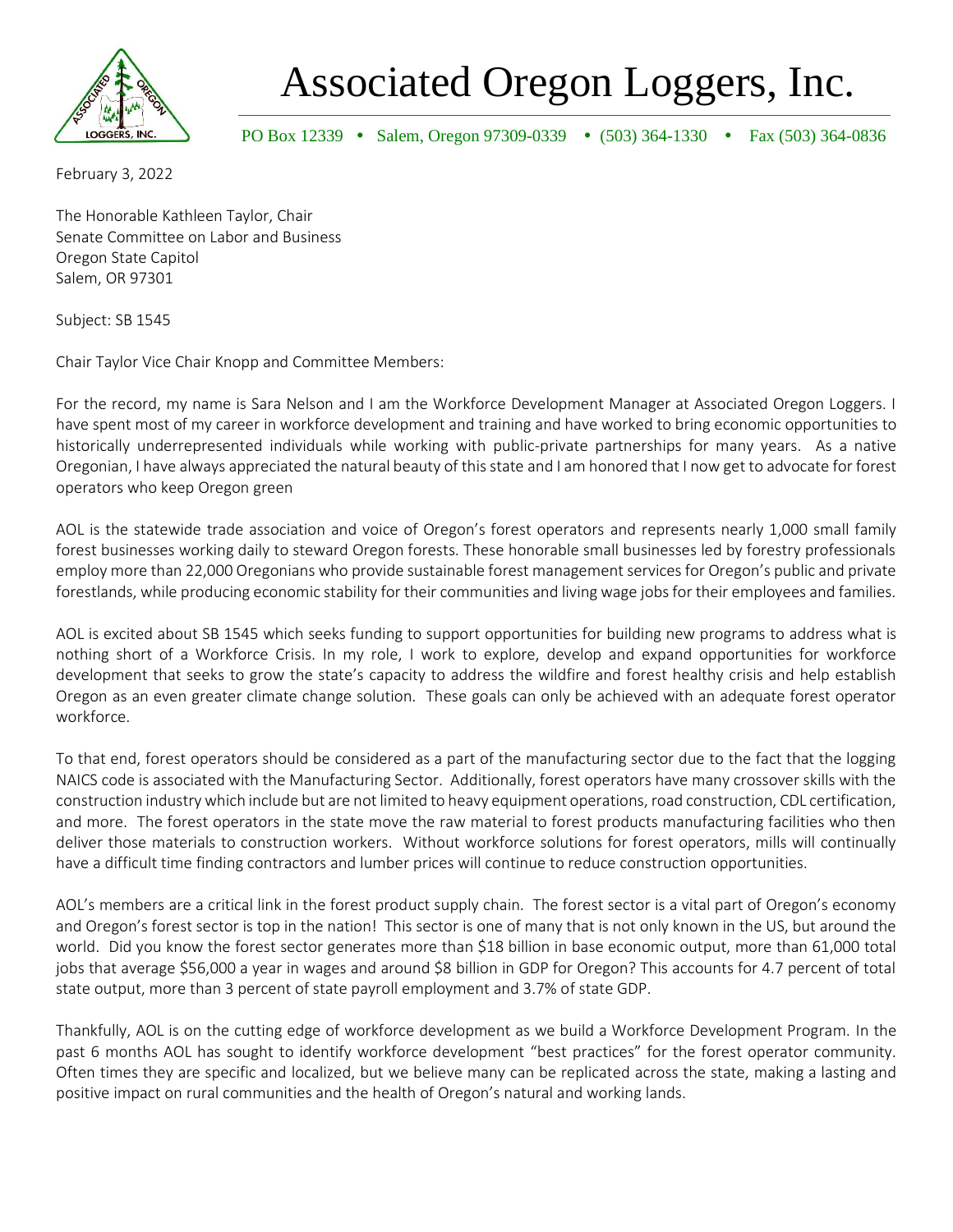AOL believes SB 1545 can provide opportunities for this necessary workforce in Oregon to grow, if and only if, the policy and its focused sectors can be interpreted broadly enough to address workforce needs to meet the wildfire mitigation and climate goals of the Governor and this Legislature by including forest operators.

With new 5–10-year federal funding for mechanical fuels reduction, prescribed fire and other restoration and wildfire mitigation activities in the Federal Infrastructure Investments and Jobs Act and a state focus on reducing catastrophic wildfires by investing in landscape resiliency, defensible space regulations and wildland-urban interface treatment, there is a critical need to develop and grow forest contracting capacity to implement these goals. The Oregon Department of Forestry is also pursuing development of a 20-Year Strategic Plan to address wildfire and forest health on all lands in Oregon while the US Forest Service recently unveiled their 10-year strategy called "Confronting the Wildfire Crisis: A Strategy for Protecting Communities and Improving Resilience in America's Forests". As many people work to increase funding for this type of work, it has become increasingly apparent that workforce solutions are not being developed alongside the funding. AOL's Forest Policy Manager, Amanda Astor, outlined in a [recent article published in the Register-Guard,](https://www.registerguard.com/story/opinion/columns/2021/12/18/workforce-solutions-needed-oregon-forestry-employment-visas-immigrants/8927301002/) the workforce capacity needs and opportunities to achieve these wildfire and climate related goals.

We hope this testimony and the description below can help show this legislature that AOL is prepared to be the lead of forest operator workforce development and that we have a plan that could be expanded by SB 1545.

Here is a list of innovative programs which could be expanded through the investment outlined in SB 1545:

- The Port of Morrow has an incredible Youth Internship program which supports Juniors and Seniors in obtaining paid (max 15hrs / week) internships in positions in the local community. Many of the students who pursue these internships might not have otherwise stayed in school, but find purpose and worth through this opportunity. Th students must maintain a minimum 2.0 GPA (as with student athletes) and employers are able to host and train their future workforce. Some of the student end up going to college, but others graduate from high school, get a job and go to work with real-world experience. This is a prime example of a successful workforce partnership that engages the local STEM HUB, Port, Schools, Employers and more.
- The OSU Lane County Extension Forester has developed a virtual training program that utilizes an Oculus platform based on the "gamification of learning" which engages students of all ages to 'play' in a work scenario and experience a taste of the work they could experience as a forest operator. This type of gamification learning can lead to further interest in development of forest operator skills.
- Finally, Baker Technical Institute has a proposed "Timber Academy" based on their Heavy Highway training (but with Logging specific equipment) which would provide simulator training, safety, soft skills and career preparation., The Institute is also contemplating adding Flagger Certification and other targeted certificates to advance employee skills.

We bring these opportunities forward in testimony to help this Committee see the possibilities for involvement of the forest operating community in SB 1545's implementation.

Workforce challenges in this sector include misinformation about logging and the forest sector, a lack of understanding about the career pathways in forest operation companies, assumptions that working in the woods will be akin to recreation and more. AOL is working to change the narrative by working with students from elementary through college to fill these information gaps and help broaden student understanding of forest sector career paths. Passing SB 1545 would give a much-needed boost to the forest operator community to bring back careers which have seen a steady decline and would benefit from technical educational opportunities.

Thank you for the opportunity to testify on our views of SB 1545. We hope this Committee sees AOL as the backbone of forest operator workforce development in Oregon and discusses amendment of SB 1545 to specifically include our sector to address Oregon's wildfire mitigation and climate change objectives across the state. Although we will continue to work